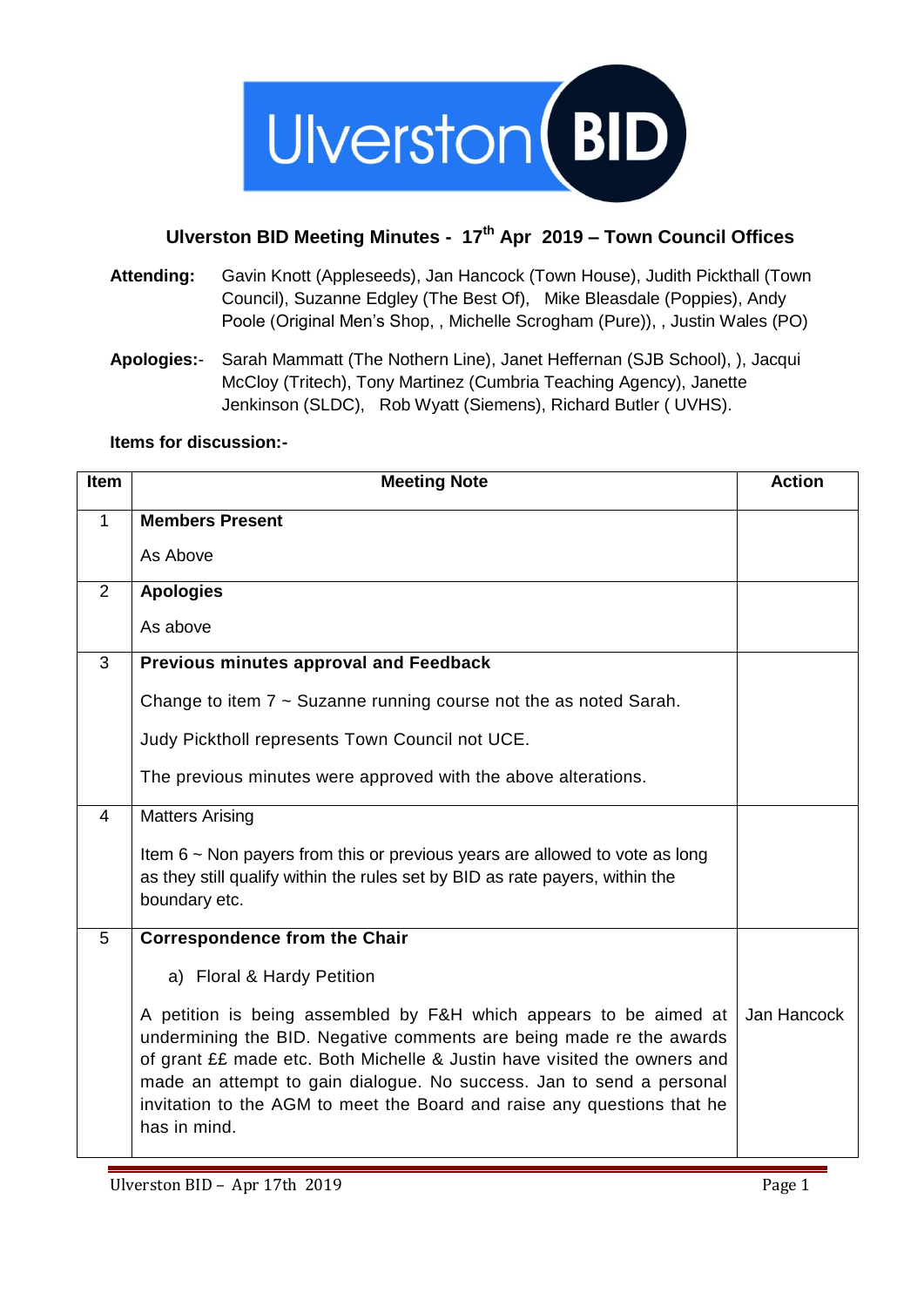|                | b) Tour of Britain Update                                                                                                                                                                                                                                                                                                                                                                                                                                                                                                                                                                                                                    |             |
|----------------|----------------------------------------------------------------------------------------------------------------------------------------------------------------------------------------------------------------------------------------------------------------------------------------------------------------------------------------------------------------------------------------------------------------------------------------------------------------------------------------------------------------------------------------------------------------------------------------------------------------------------------------------|-------------|
|                | The plaques of previous winners etc. are to be erected in the Market Hall<br>as a centre display hung from the rafters. One additional piece of artwork<br>has been commissioned to allow this back to back display. Two quotes<br>from Cruden & John Lamb (£920 + Vat & 760+ Vat) submitted. The Board<br>are more confident the Cruden quote is more thorough and complete<br>recognising the equipment required, method statement and space<br>identified for this display. Board agreed to accept Cruden quote. UCE to<br>be informed that BID Is ready to go ahead and awaiting this to be<br>communicated to the Market stall holders. | Jan Hancock |
|                | c) Ford Park Nominee                                                                                                                                                                                                                                                                                                                                                                                                                                                                                                                                                                                                                         |             |
|                | Thomas Smith is being nominated by FP for the rep on the Board. This<br>will be considered in the usual way following submission from Ford Park.                                                                                                                                                                                                                                                                                                                                                                                                                                                                                             |             |
|                | d) Craig Sherringham                                                                                                                                                                                                                                                                                                                                                                                                                                                                                                                                                                                                                         |             |
|                | No resignation received but unlikely to be part of the Board again. Jan to<br>contact Hornby & get removed as a BID trustee and board member.                                                                                                                                                                                                                                                                                                                                                                                                                                                                                                | Jan Hancock |
|                | e) Tourist Summit chaired by John Woodcock                                                                                                                                                                                                                                                                                                                                                                                                                                                                                                                                                                                                   | Andy        |
|                | Invitation received for 26 <sup>th</sup> April 10 to 1.00pm. Andy to go.                                                                                                                                                                                                                                                                                                                                                                                                                                                                                                                                                                     |             |
|                | <b>Invitation to Civic Sunday</b><br>f)                                                                                                                                                                                                                                                                                                                                                                                                                                                                                                                                                                                                      |             |
|                | Invitation to Board member and partner for 9 <sup>th</sup> June when the new mayor<br>takes the reins. Michelle to confirm availability                                                                                                                                                                                                                                                                                                                                                                                                                                                                                                      | Michelle    |
|                | John Woodcock with<br>Defence<br>g) Update from<br>Minister for<br>Procurement                                                                                                                                                                                                                                                                                                                                                                                                                                                                                                                                                               |             |
|                | John issued e mail to BID outlining a series of meetings with Ministers<br>held to express the problems of recruitment and retention of workforce at<br>the Barrow shipyard. Covered issues like rail links, high street funding etc.<br>Minister pledged to take further with his colleagues & John will keep us all<br>informed.                                                                                                                                                                                                                                                                                                           |             |
| 6              | <b>Finance</b>                                                                                                                                                                                                                                                                                                                                                                                                                                                                                                                                                                                                                               |             |
|                | No financial report available this period.                                                                                                                                                                                                                                                                                                                                                                                                                                                                                                                                                                                                   |             |
| $\overline{7}$ | <b>Justin's Report &amp; Updates</b>                                                                                                                                                                                                                                                                                                                                                                                                                                                                                                                                                                                                         |             |
|                | Town Wi-Fi will be installed by end this week ready for the Easter<br>weekend. New window stickers due next week with revised logo. Write up<br>in Evening Mail done, Ulverston Now and Westmorland Gazette.<br>Facebook hits on Wi-Fi feedback going well.                                                                                                                                                                                                                                                                                                                                                                                  | Justin      |
|                | Revote Leaflet issued with the SLDC new billing. Some reports that they                                                                                                                                                                                                                                                                                                                                                                                                                                                                                                                                                                      | Justin      |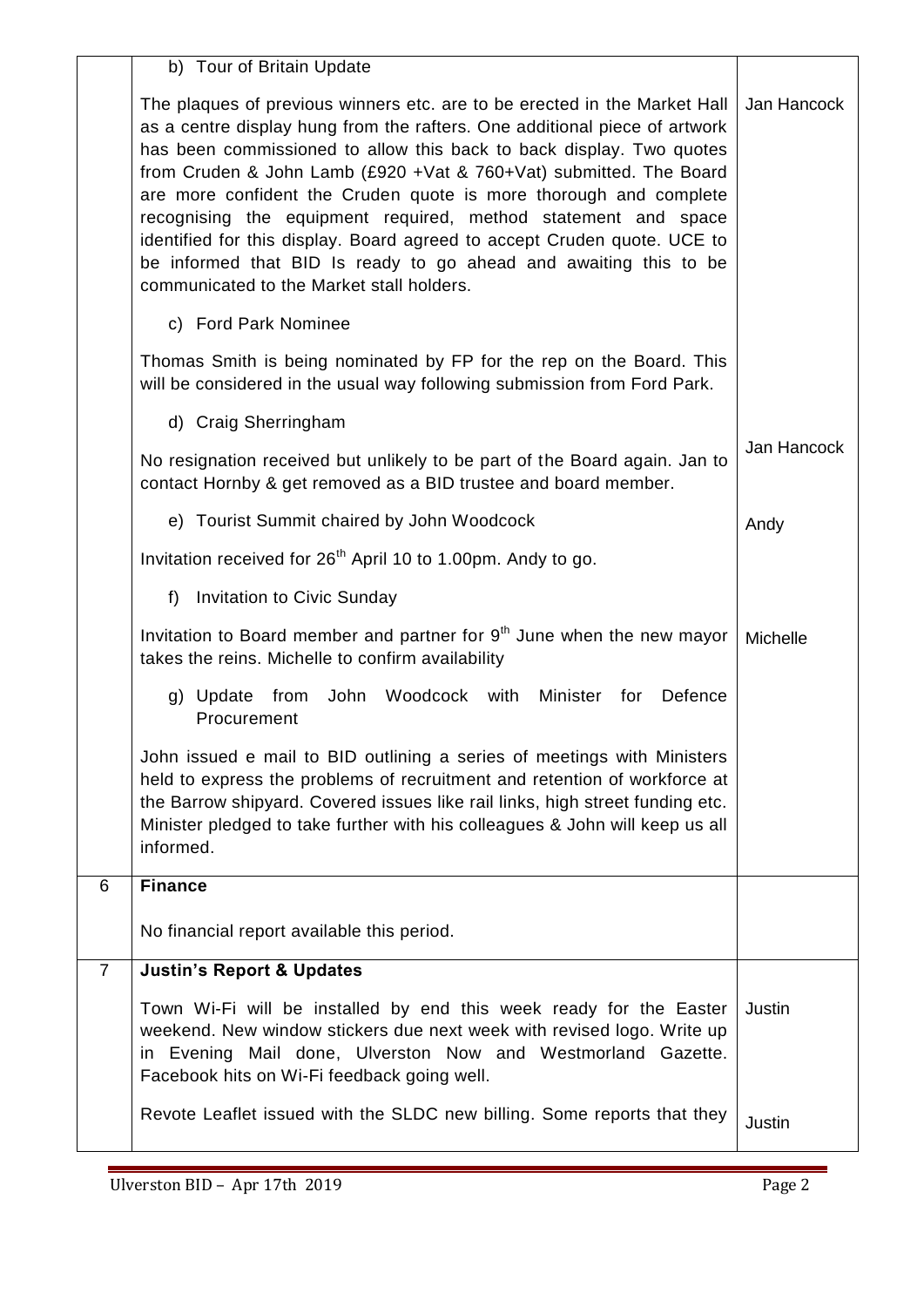|   | are not being received so Justin to ask for follow up from council.                                                                                                                                                                |               |
|---|------------------------------------------------------------------------------------------------------------------------------------------------------------------------------------------------------------------------------------|---------------|
|   | Justin drafted "Have your Say" leaflet to be delivered to all BID levy<br>payers. Revised picture would be nice if possible, add the date of AGM,<br>and return address, instruction and options for completion and collection.    | Justin        |
|   | Justin to distribute to Board traders to help with deliveries.                                                                                                                                                                     |               |
|   | Business Courses ~ First course now launched with 2 workshops next<br>week run by Suzanne. Reminder being issued by Justin.                                                                                                        | Justin        |
|   | Britain in Bloom $\sim$ BID coordinating the entry this year for Town<br>Community Group with all paperwork & judges run around by BID.<br>Community group will still provide the main work elements of planting etc.              |               |
|   | Parking $\sim$ Still chasing data from SLDC for park parking statistics. Justin<br>to follow up again!!                                                                                                                            | <b>Justin</b> |
|   | Loyal Free $\sim$ Redemptions now at 4500 since the start and hoping for a<br>boost with town Wi-Fi.                                                                                                                               |               |
| 8 | <b>Grant Applications:-</b>                                                                                                                                                                                                        |               |
|   | VIP stall funding submitted by UCE for rent and running costs                                                                                                                                                                      |               |
|   | Board agreed to fund monthly rent for further period & requesting more<br>information for the rates and utilities costs for discussion.                                                                                            | Gavin         |
|   | Previous discussions for the application for funds for the market hall roller<br>shutter doors to be painted and decorated with a mural, has been delayed<br>from Fine Fest. SLDC and Civic Society permissions would be required. | Gavin         |